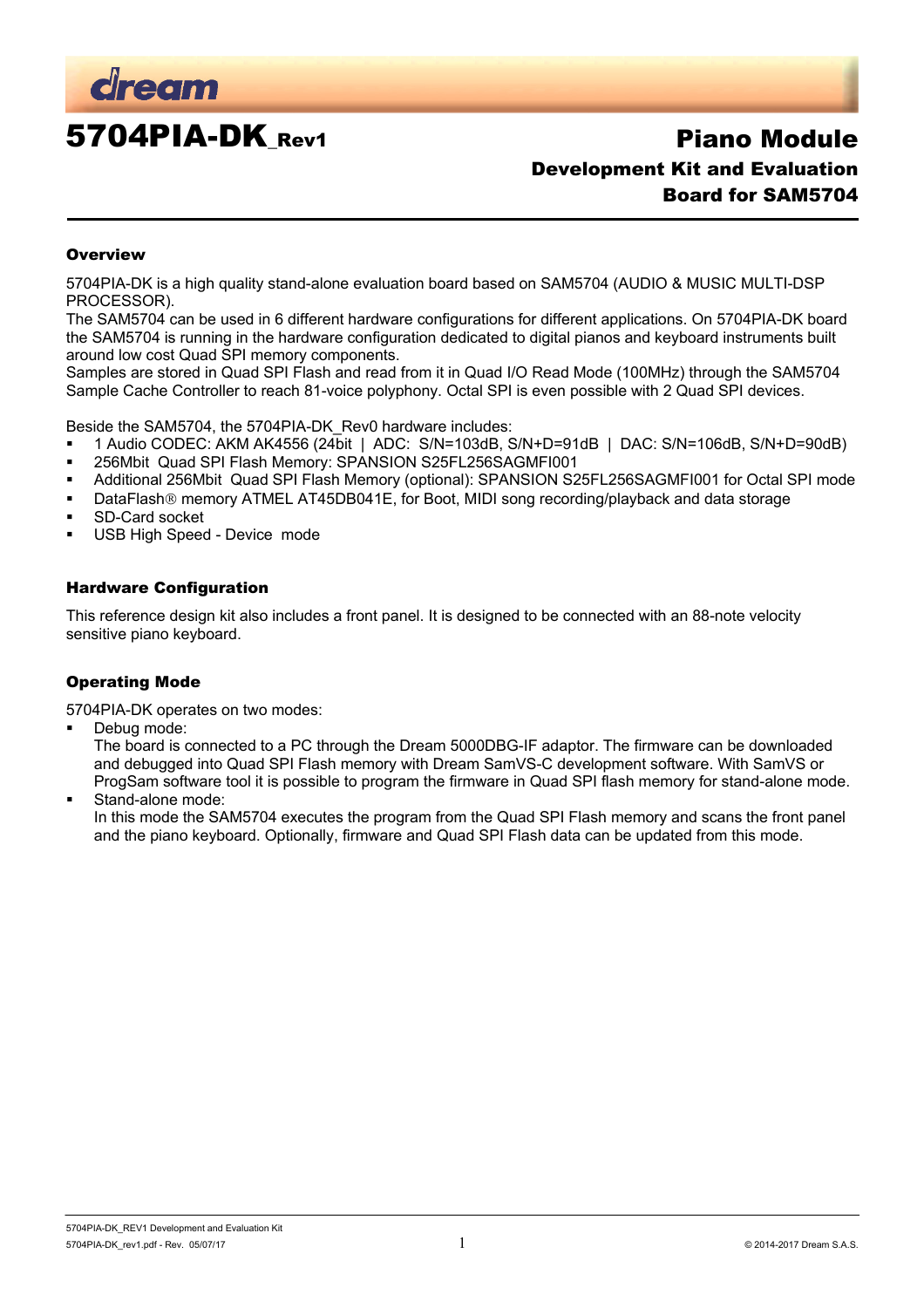

# Connectors Configuration

| <b>Name</b>                 | <b>Reference</b>     | <b>Type</b>  | <b>Description</b>                           |
|-----------------------------|----------------------|--------------|----------------------------------------------|
| <b>DEBUG / PROGRAM</b>      | J3                   | $1*5$        | Serial connection for debug and program,     |
|                             |                      |              | compatible with Dream 5000DBG-IF             |
| <b>MIDI OUT</b>             | J4                   | 5-pin Din    | Standard MIDI OUT at 31.25kb/s               |
| <b>MIDI IN</b>              | J5                   | 5-pin Din    | Standard MIDI IN at 31.25kb/s                |
| <b>LINE OUT RIGHT</b>       | J6                   | <b>RCA</b>   | Right audio output (0.8V RMS)                |
| LINE OUT LEFT               | J7                   | <b>RCA</b>   | Left audio output (0.8V RMS)                 |
|                             | J8 (Optional, n.m.)  | $1*3$        | Stereo audio output (0.8V RMS)               |
| <b>AUDIO IN</b>             | J9                   | Mini Jack    | Stereo audio input (0.02 to 1V RMS)          |
|                             | J10 (Optional, n.m.) | $1*3$        | Stereo audio input (0.02 to 1V RMS)          |
| <b>AUDIO EXTENSION</b>      | J11 (Optional, n.m.) | $1*9$        | Extension for additional digital audios I/Os |
| 9V 1A DC                    | J12                  | DC Plug      | Power Supply, +9V12V/1A, minus on dip        |
|                             | J13 (Optional, n.m.) | $1*2$        | Power Supply, +9V12V/1A                      |
| PEDALS INPUT                | J14                  | $1*4$        | Connection for pedals (analog inputs)        |
|                             | J15 (Optional)       | $1*4$        | Connection for further analog controls       |
| <b>KEYBOARD HIGHER PART</b> | J16                  | $2*10$       | Connection of a Fatar type piano keyboard    |
| <b>KEYBOARD LOWER PART</b>  | J17                  | $2*10$       | Connection of a Fatar type piano keyboard    |
| <b>FRONT PANEL</b>          | J18                  | $2*17$       | Connection of the dedicated front panel      |
| <b>SPI EXTENSION</b>        | J19 (Optional)       | $1*9$        | Extension for additional SPI devices         |
| <b>GPIOs</b>                | J20 (Optional)       | $1*6$        | General purpose I/Os P8[10-9], P8[6-4]       |
| <b>SD SOCKET</b>            | J21 (Optional)       | <b>WERI</b>  | SD CARD socket                               |
|                             |                      | 693063010911 |                                              |
| <b>SD</b>                   | J22 (Optional, n.m.) | $1*9$        | Connection for external SD CARD socket       |
| 8-BIT // LCD Display        | J23 (Optional)       | $1*14$       | Standard 8-bit LCD connection                |
| <b>USB DEVICE PORT</b>      | J24                  | Mini USB B   | USB device, full or high speed connection    |

"n.m." = not mounted

## Jumper Configuration

| <b>Reference</b> | <b>Default Setting</b> | <b>Description</b>                                             |  |
|------------------|------------------------|----------------------------------------------------------------|--|
| JMP4             | $1 - 2$                | Select power supply for panel and keyboard logic:              |  |
|                  |                        | • $1-2$ : $VD = +5V$                                           |  |
|                  |                        | $2-3$ : VD = +3.3V<br>$\bullet$                                |  |
| JD <sub>1</sub>  | $1 - 2$                | Quad SPI Flash Chip Select:                                    |  |
|                  |                        | 1-2: Quad SPI Flash device(s) selected by QNRCS0/<br>$\bullet$ |  |
|                  |                        | 2-3: Quad SPI Flash device(s) selected by QNRCS1/<br>$\bullet$ |  |
| JD <sub>2</sub>  | GND.                   | Keyboard and panel type:                                       |  |
|                  |                        | Common Anode: GND<br>$\bullet$                                 |  |
|                  |                        | Common Cathode: VD33<br>٠                                      |  |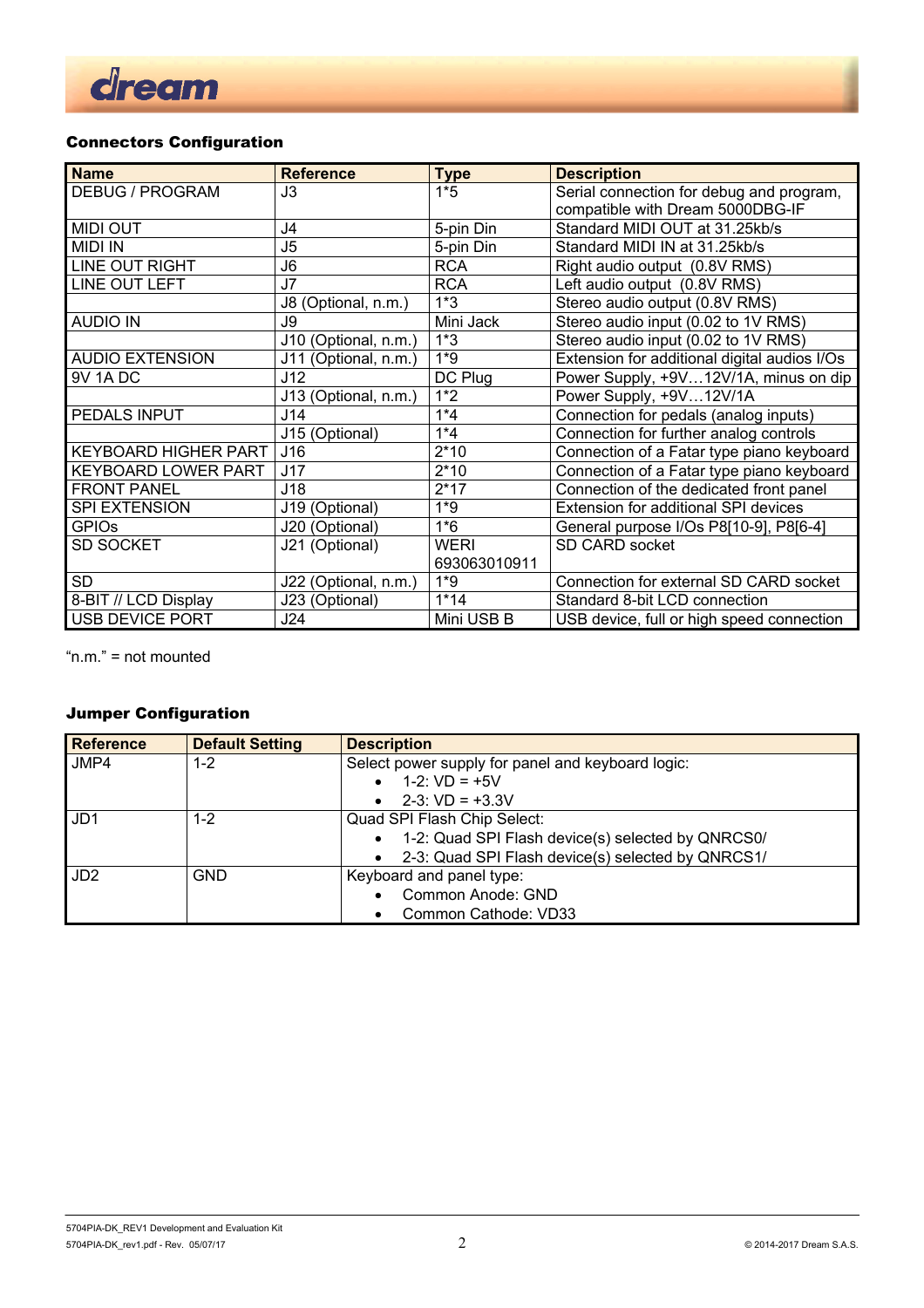

#### Layout – Sound Board

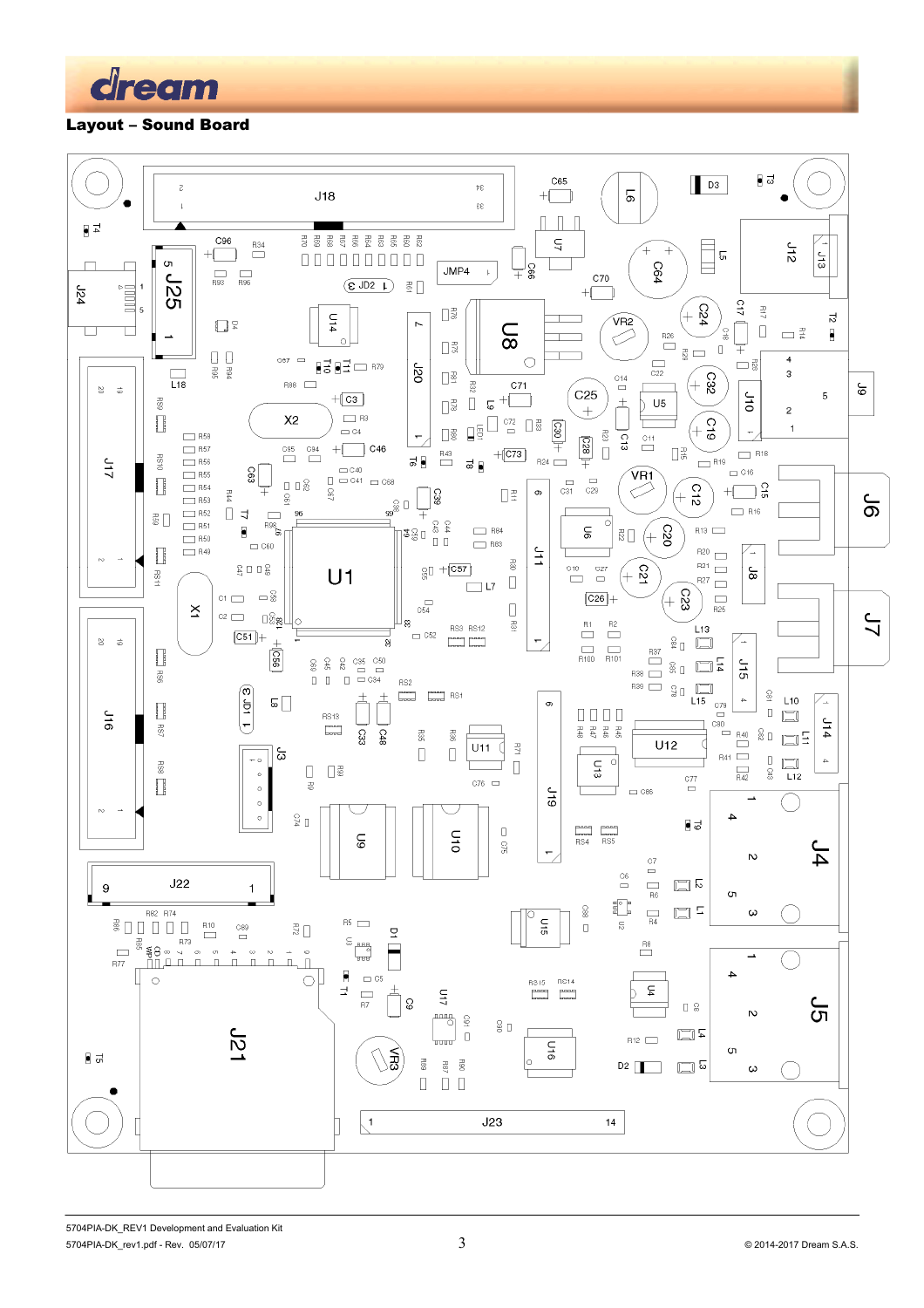

#### Layout – Front Panel



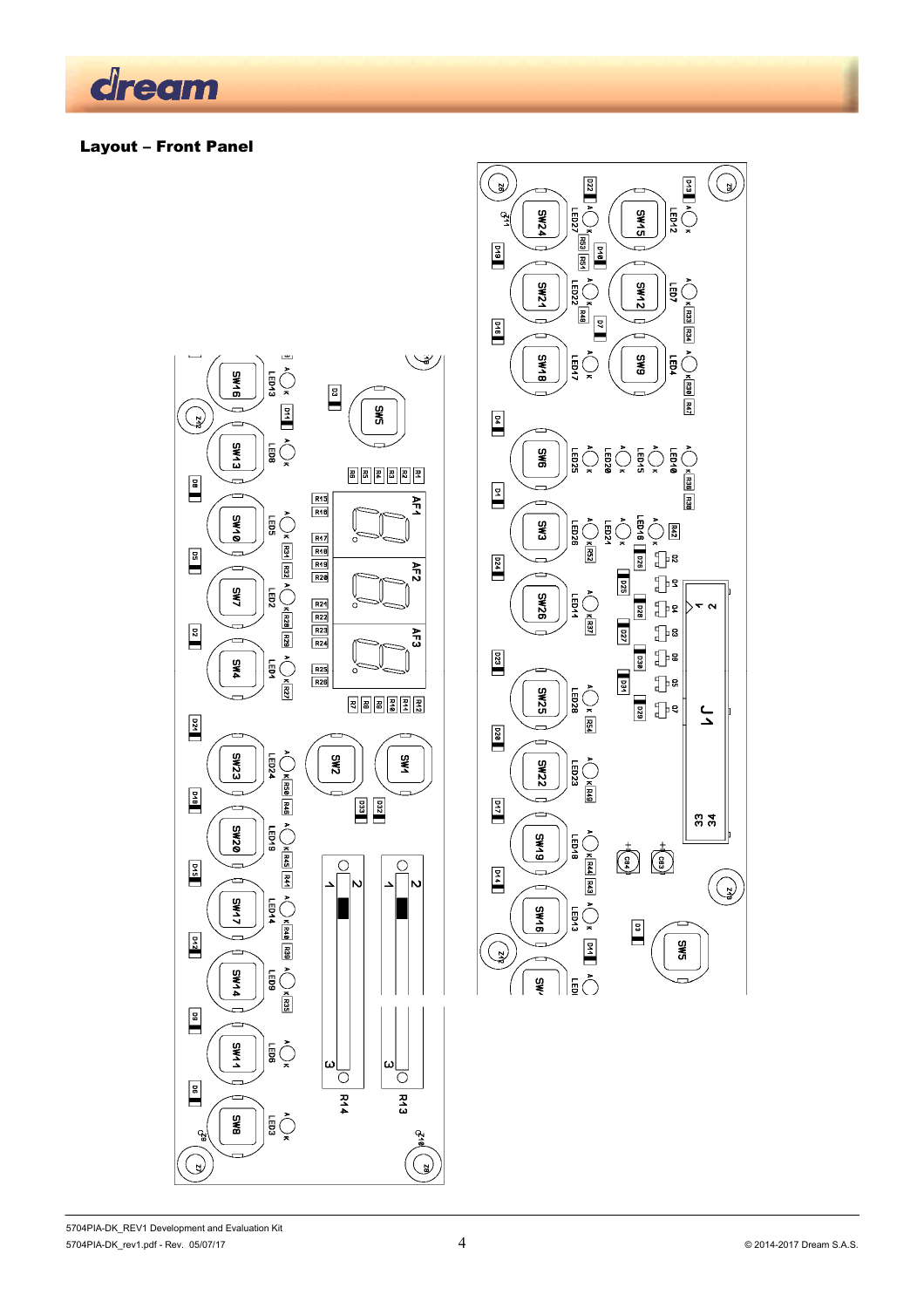

### Bill of Material

 $\overline{\phantom{a}}$ 

SAM5704 Development Board ‐ Revised: Thursday, October 14, 2014 5704PIA-DK.DSN Revision: 1 Page 1

| Item           | Quantity       | Reference                                            | Part                  | Manufacturer   | <b>Designation</b> |
|----------------|----------------|------------------------------------------------------|-----------------------|----------------|--------------------|
|                |                |                                                      |                       |                |                    |
| $\mathbf{1}$   | $\overline{4}$ | C1, C2, C94, C95                                     | 22pF                  |                |                    |
| $\overline{2}$ | 11             | C3, C33, C39, C46, C48,                              | 10µF-T-10V            |                |                    |
|                |                | C56, C57, C63, C66, C71,                             |                       |                |                    |
|                |                | C <sub>73</sub>                                      |                       |                |                    |
| 3              | 46             | C4, C5, C6, C7, C8, C14,                             | 100nF                 |                |                    |
|                |                | C16, C18, C27, C29, C31,                             |                       |                |                    |
|                |                | C34, C38, C40, C43, C45,                             |                       |                |                    |
|                |                | C47, C50, C53, C54, C58,                             |                       |                |                    |
|                |                | C59, C60, C61, C67, C68,                             |                       |                |                    |
|                |                | C69, C72, C74, C75, C76,<br>C77, C78, C79, C80, C81, |                       |                |                    |
|                |                | C82, C83, C84, C85, C86,                             |                       |                |                    |
|                |                | C87, C88, C89, C90, C91                              |                       |                |                    |
| 4              | $\overline{2}$ | C9, C51                                              | $4.7 \mu F - T - 10V$ |                |                    |
| 5              | $\mathbf{1}$   | C10                                                  | 470pF                 |                |                    |
| 6              | $\overline{2}$ | C11, C22                                             | 100pF                 |                |                    |
| $\overline{7}$ | $\overline{a}$ | C12, C21, C23, C24                                   | 10µF-Low Dist         | PANASONIC      | ECA1HAM100X        |
| 8              | 5              | C13, C15, C17, C28, C30                              | $10\mu$ F-T-6V        |                |                    |
| 9              | $\overline{2}$ | C19, C32                                             | 2.2µF-Low dist        | PANASONIC      | ECA1HAK2R2X        |
| 10             | $\overline{2}$ | C20, C25                                             | 4.7µF-Low dist        | PANASONIC      | ECA1HAM4R7X        |
| 11             | $\mathbf{1}$   | C <sub>26</sub>                                      | $2.2 \mu F - T - 6V$  |                |                    |
| 12             | 8              | C35, C41, C42, C44, C49,                             | 10nF                  |                |                    |
|                |                | C52, C55, C62                                        |                       |                |                    |
| 13             | $\mathbf{1}$   | C64                                                  | 470µF-25V             |                |                    |
| 14             | $\overline{2}$ | C65, C70                                             | $10\mu$ F-T- $16V$    |                |                    |
| 15             | $\mathbf{1}$   | C96                                                  | $1\mu$ F-T- $10V$     |                |                    |
| 16             | $\overline{2}$ | D1, D2                                               | LL4148                | <b>VISHAY</b>  | LL4148             |
| 17             | $\mathbf{1}$   | D <sub>3</sub>                                       | 1N4002                |                |                    |
| 18             | $\mathbf{1}$   | D4                                                   | TPD2E1B06             | T <sub>l</sub> | TPD2E1B06          |
| 19             | $\mathbf{1}$   | JD1                                                  | Jumper Disk2P         |                |                    |
| 20             | $\mathbf{1}$   | JD <sub>2</sub>                                      | Jumper Disk2P         |                |                    |
| 21             | $\mathbf{1}$   | JMP4                                                 | Jumper2P              | Generic        | BA25-Male-7mm-Gold |
| 22             | $\mathbf{1}$   | J3                                                   | B5B-PH-K-S            | <b>JST</b>     | B5B-PH-K-S         |
| 23             | $\overline{2}$ | J4, J5                                               | MIDI_DIN              |                |                    |
| 24             | $\overline{2}$ | J6, J7                                               | RCA_JACK              | 3E             | 10.575N            |
| 25             | $\overline{2}$ | J8, J10                                              | N.M.                  |                |                    |
| 26             | $\mathbf{1}$   | J9                                                   | JACK 3.5 STEREO       | 3E             | 15.427             |
| 27             | $\mathbf{1}$   | J11                                                  | N.M.                  |                |                    |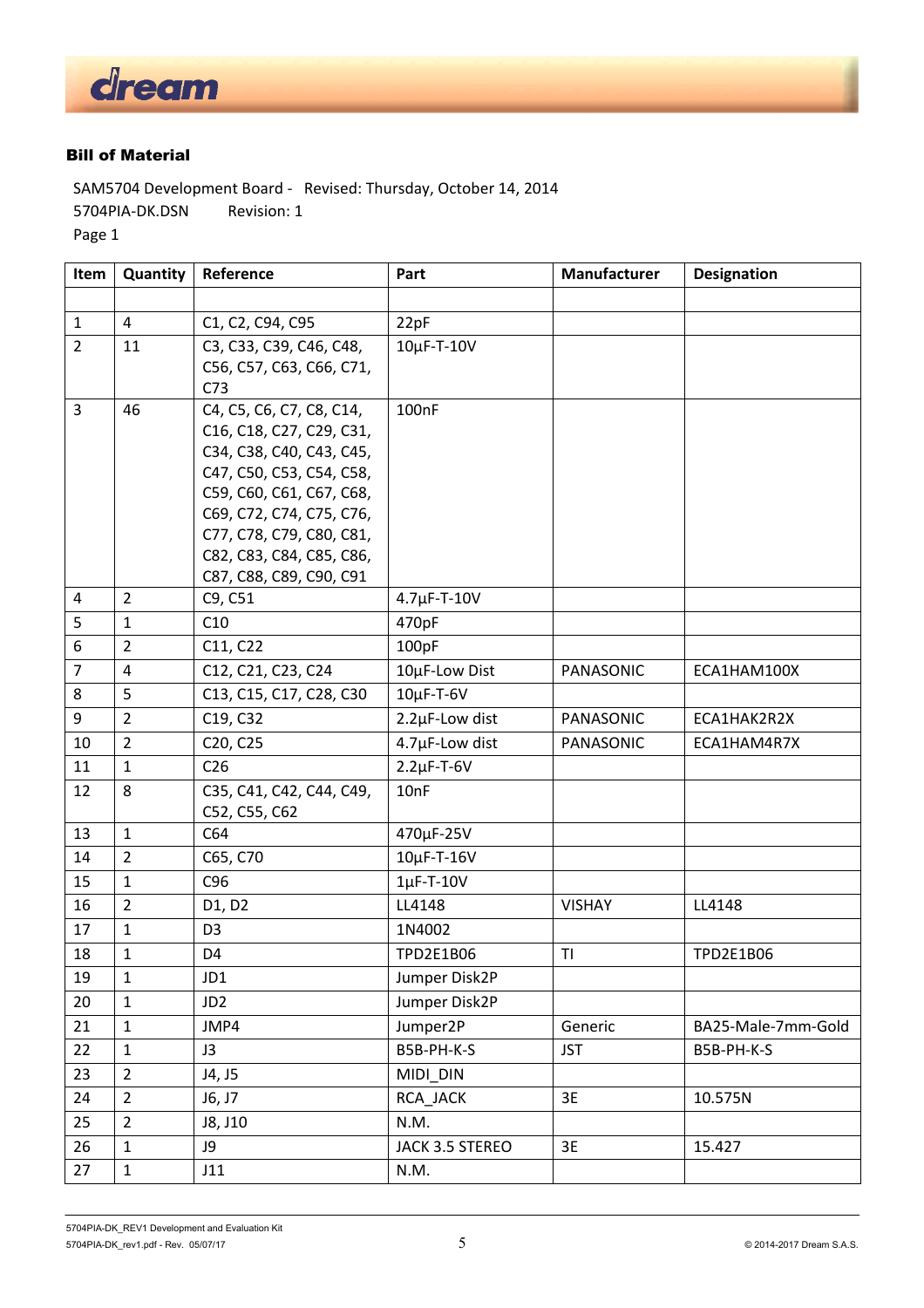

SAM5704 Development Board ‐ Revised: Thursday, October 14, 2014 5704PIA-DK.DSN Revision: 1 Page 2

| Item | Quantity       | Reference                                                                                                  | Part               | Manufacturer  | <b>Designation</b> |
|------|----------------|------------------------------------------------------------------------------------------------------------|--------------------|---------------|--------------------|
|      |                |                                                                                                            |                    |               |                    |
| 28   | $\mathbf{1}$   | J12                                                                                                        | <b>DC PLUG</b>     | 3E            | LD02.02            |
| 29   | $\mathbf{1}$   | J13                                                                                                        | N.M.               |               |                    |
| 30   | $\overline{2}$ | J14, J15                                                                                                   | HEAD_4             | Generic       | BA25-Male-7mm-Gold |
| 31   | $\overline{2}$ | J16, J17                                                                                                   | HEAD_10X2          |               |                    |
| 32   | $\mathbf{1}$   | J18                                                                                                        | <b>HEAD_17X2</b>   |               |                    |
| 33   | $\mathbf{1}$   | J19                                                                                                        | HEAD <sub>_9</sub> | Generic       | BA25-Male-7mm-Gold |
| 34   | $\mathbf{1}$   | J20                                                                                                        | HEAD_7             | Generic       | BA25-Male-7mm-Gold |
| 35   | $\mathbf{1}$   | J21                                                                                                        | WERI 693063010911  | <b>WURTH</b>  | 693063010911       |
| 36   | $\mathbf{1}$   | J22                                                                                                        | N.M.               |               |                    |
| 37   | $\mathbf{1}$   | J23                                                                                                        | HEAD_14            | Generic       | BA25-Male-7mm-Gold |
| 38   | $\mathbf{1}$   | J24                                                                                                        | 651 005 161 21     | WERI          | 651 005 161 21     |
| 39   | $\mathbf{1}$   | J25                                                                                                        | N.M.               | <b>JST</b>    | B5B-XH-A           |
| 40   | $\mathbf{1}$   | LED1                                                                                                       | TLMS1000-Vishay    | <b>VISHAY</b> | TLMS1000-GS08      |
| 41   | $\overline{7}$ | L1, L2, L3, L4, L13, L14,<br>L15                                                                           | NFM21CC102R1H3     | <b>MURATA</b> | NFM21CC102R1H      |
| 42   | $\mathbf{1}$   | L <sub>5</sub>                                                                                             | NFM41PC204F1H3     | <b>MURATA</b> | NFM41PC204F1H3     |
| 43   | $\mathbf{1}$   | L <sub>6</sub>                                                                                             | 74477510           | <b>WURTH</b>  | 74477510           |
| 44   | 4              | L7, L8, L9, L18                                                                                            | 742792093          | <b>WURTH</b>  | 742792093          |
| 45   | $\overline{3}$ | L10, L11, L12                                                                                              | NFM21CC102R1H3     | <b>MURATA</b> | NFM21CC102R1H3     |
| 46   | $\overline{7}$ | RS1, RS2, RS3, RS12,<br>RS13, RS14, RS15                                                                   | 4x10               |               |                    |
| 47   | 8              | RS4, RS5, RS6, RS7, RS8,<br>RS9, RS10, RS11                                                                | 4x100              |               |                    |
| 48   | 21             | R1, R2, R3, R5, R7, R9,<br>R10, R11, R13, R14, R16,<br>R17, R19, R21, R27, R29,<br>R72, R73, R74, R77, R82 | 10k                |               |                    |
| 49   | 5              | R4, R6, R12, R20, R25                                                                                      | 220                |               |                    |
| 50   | 4              | R8, R40, R41, R42                                                                                          | 4.7k               |               |                    |
| 51   | 15             | R15, R18, R22, R23, R26,<br>R28, R43, R44, R45, R46,<br>R47, R48, R87, R89, R90                            | 1k                 |               |                    |
| 52   | $\mathbf{1}$   | R <sub>24</sub>                                                                                            | 5.1                |               |                    |
| 53   | 14             | R30, R31, R35, R36, R71,<br>R75, R76, R78, R79, R80,<br>R81, R83, R84, R88                                 | 10                 |               |                    |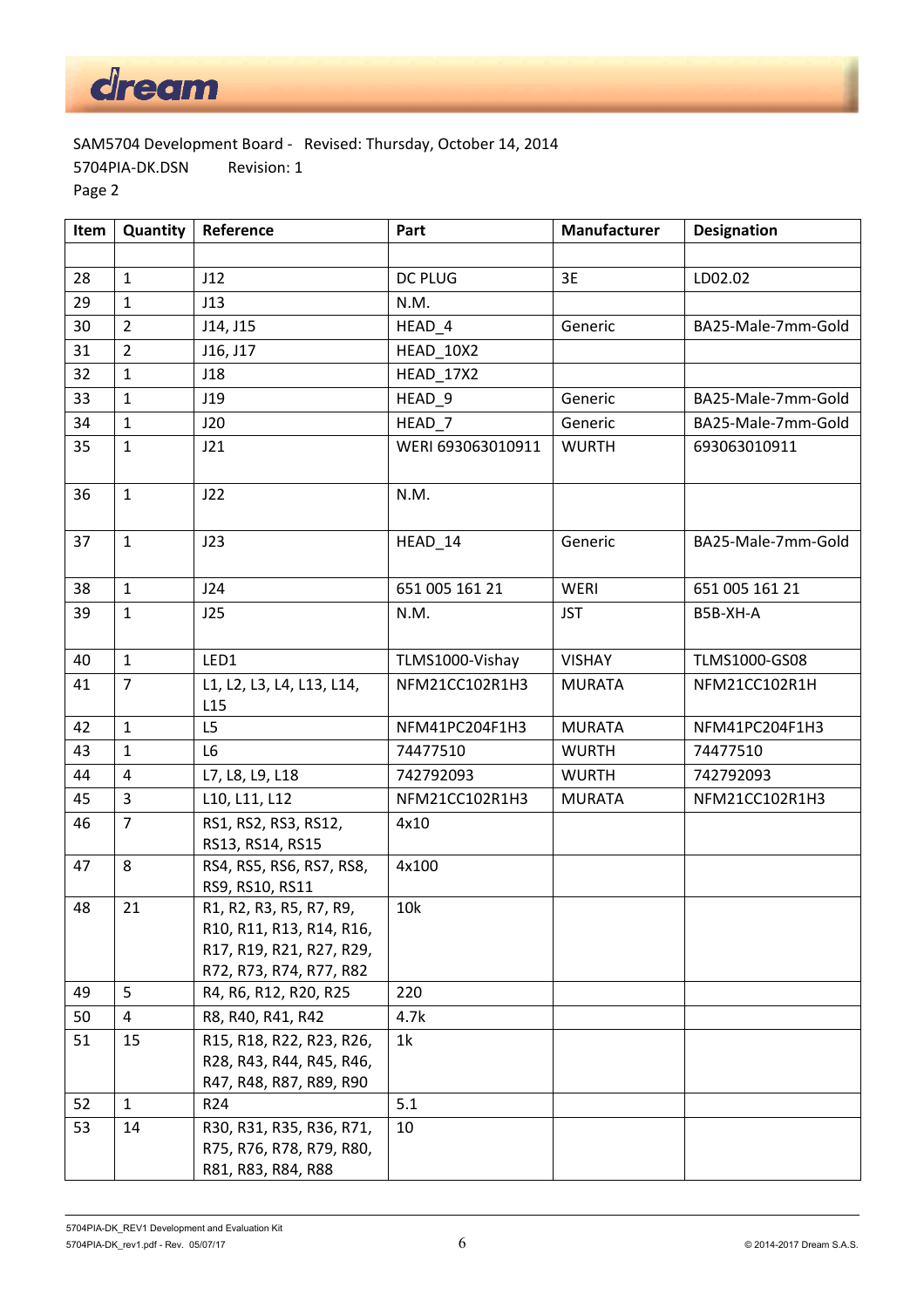

SAM5704 Development Board ‐ Revised: Thursday, October 14, 2014 5704PIA‐DK.DSN Revision: 1 Page 3

**Item Quantity Reference Part Manufacturer Designation** 54 1 R32 750 55 4 R33, R34, R94, R95 0 56 5 R37, R38, R39, R96, R99 47k 57 22 R49, R50, R51, R52, R53, R54, R55, R56, R57, R58, R59, R60, R61, R62, R63, R64, R65, R66, R67, R68, R69, R70 2.2k 58 3 R85, R86, R93 22k 59 1 R98 12k, 1% 60 2 R100, R101 N.M. 61 11 T1, T2, T3, T4, T5, T6, T7, T8, T9, T10, T11 TestPoint Vogt N.M. (985.62 or 1000C.22) 62 1 U1 SAM5704 cfg6 DREAM SAM5704 63 1 U2 74LVC1G07 TI 74LVC1G07DCK 64 1 U3 74LVC1G57 TI 74LVC1G57DCK 65 1 U4 HCPL‐0501 66 | 1 | U5 | OPA2353 | BURR-BROWN | OPA2353 67 | 1 | U6 | AK4556 | AKM | AK4556VT 68 | 1 U7 LM1117MPX−5.0 NS LM1117MPX−5.0 69 1 U8 LD1086D2T33 / LD1086D2M33 ST LD1086D2T33 / LD1086D2M33 70 2 U9, U10 S25FL256SAGMFI001 SPANSION S25FL256SAGMFI001 71 | 1 | U11 | N.M. | MICROCHIP | 23LC1024-I/SN 72 1 U12 74HC4051 TI CD74HC4051 73 2 U13, U14 74HC238 TI 74HC238PW 74 | 1 U15 U15 AT45DB041E‐SHN ADESTO AT45DB041E‐SHN 75 1 U16 74AHCT245 TI 74AHCT245PW 76 1 U17 74LVC3G07 TI 74LVC3G07DCU 77 | 2 | VR1, VR2 | SOk | BOURNS | POT-3329H 78 | 1 | VR3 | 20k BOURNS | POT-3329H-203 79 1 X1 PQ18 FISCHER PQ18 80 | 1 | X2 | 12 MHz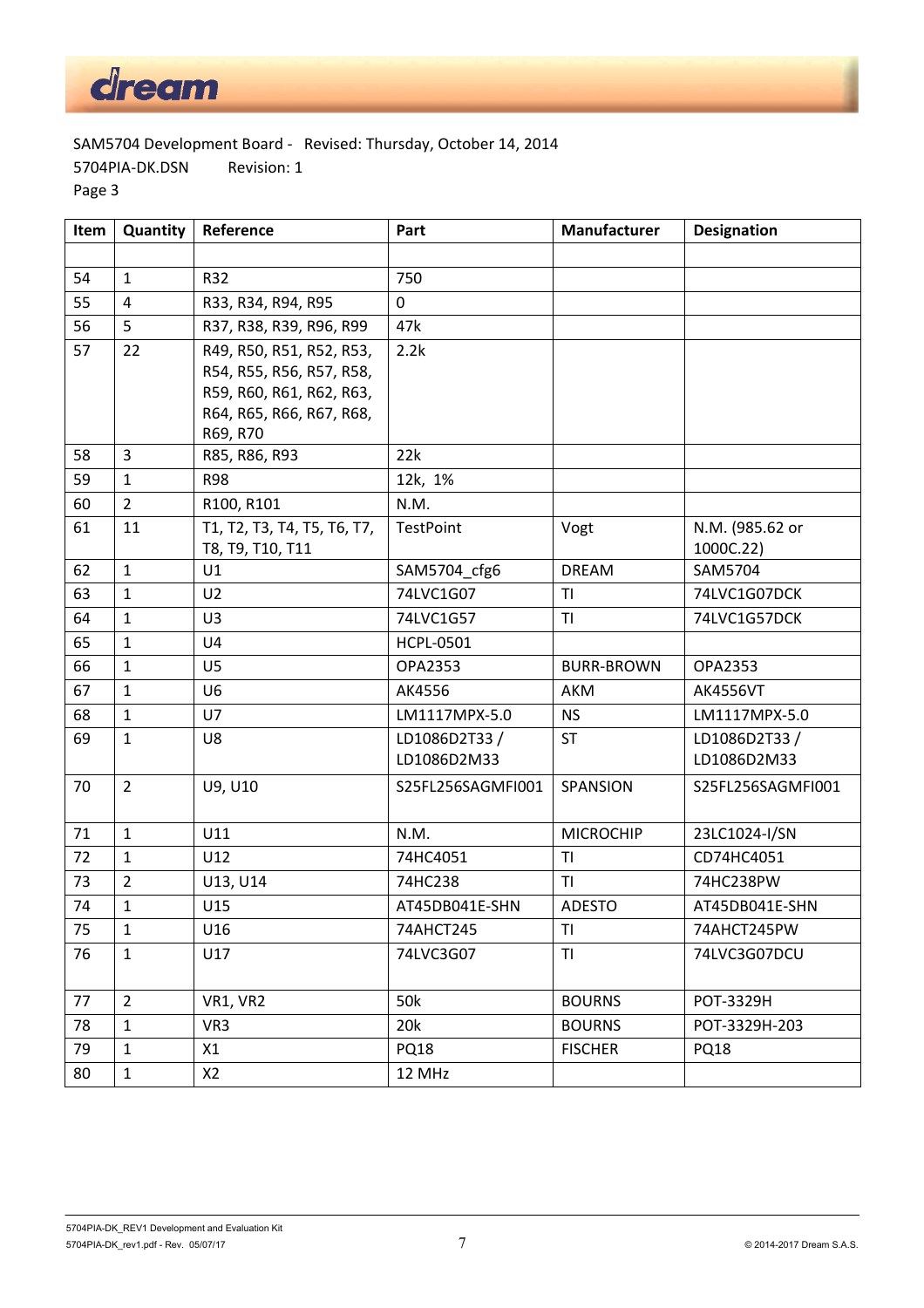| Revised: Friday, August 11, 2006<br>FRONT PANEL - DIGITAL PIANO<br>Revision: 0<br>5700PIFP-DK.SCH<br>Bill Of Materials<br>August 11, 2006<br>Page1 |                           |                                                                                                                                                                                                                                                                                                                 |                                            |  |
|----------------------------------------------------------------------------------------------------------------------------------------------------|---------------------------|-----------------------------------------------------------------------------------------------------------------------------------------------------------------------------------------------------------------------------------------------------------------------------------------------------------------|--------------------------------------------|--|
| Item                                                                                                                                               | Quantity                  | Reference                                                                                                                                                                                                                                                                                                       | Part                                       |  |
| 1<br>2<br>3                                                                                                                                        | 3<br>$\overline{2}$<br>33 | AF1, AF2, AF3<br>C83, C84<br>D1, D2, D3, D4, D5, D6, D7, D8,<br>D9, D10, D11, D12, D13, D14,<br>D15, D16, D17, D18, D19, D20,<br>D21, D22, D23, D24, D25, D26,<br>D27, D28, D29, D30, D31, D32,                                                                                                                 | $HDSP-5551$<br>$10\mu F - A - 16V$<br>LL43 |  |
| 4<br>5<br>6                                                                                                                                        | 2<br>1<br>28              | D33<br>JD1, JD2<br>J1<br>LED1, LED2, LED3, LED4, LED5,<br>LED6, LED7, LED8, LED9,<br>LED10, LED11, LED12, LED13,<br>LED14, LED15, LED16, LED17,<br>LED18, LED19, LED20, LED21,<br>LED22, LED23, LED24, LED25,<br>LED26, LED27, LED28                                                                            | SOLDER PAD<br>HEAD 17X2<br>TLHR4400        |  |
| 7<br>8                                                                                                                                             | 7<br>52                   | Q1, Q2, Q3, Q4, Q5, Q6, Q7<br>R1, R2, R3, R4, R5, R6, R7, R8,<br>R9, R10, R11, R12, R15, R16,<br>R17, R18, R19, R20, R21, R22,<br>R23, R24, R25, R26, R27, R28,<br>R29, R30, R31, R32, R33, R34,<br>R35, R36, R37, R38, R39, R40,<br>R41, R42, R43, R44, R45, R46,<br>R47, R48, R49, R50, R51, R52,<br>R53, R54 | MMBT2222A<br>100                           |  |
| 9<br>10                                                                                                                                            | 2<br>26                   | R13, R14<br>SW1, SW2, SW3, SW4, SW5, SW6,<br>SW7, SW8, SW9, SW10, SW11,<br>SW12, SW13, SW14, SW15, SW16,<br>SW17, SW18, SW19, SW20, SW21,<br>SW22, SW23, SW24, SW25, SW26                                                                                                                                       | STRS30101<br>SW PUSH                       |  |

dream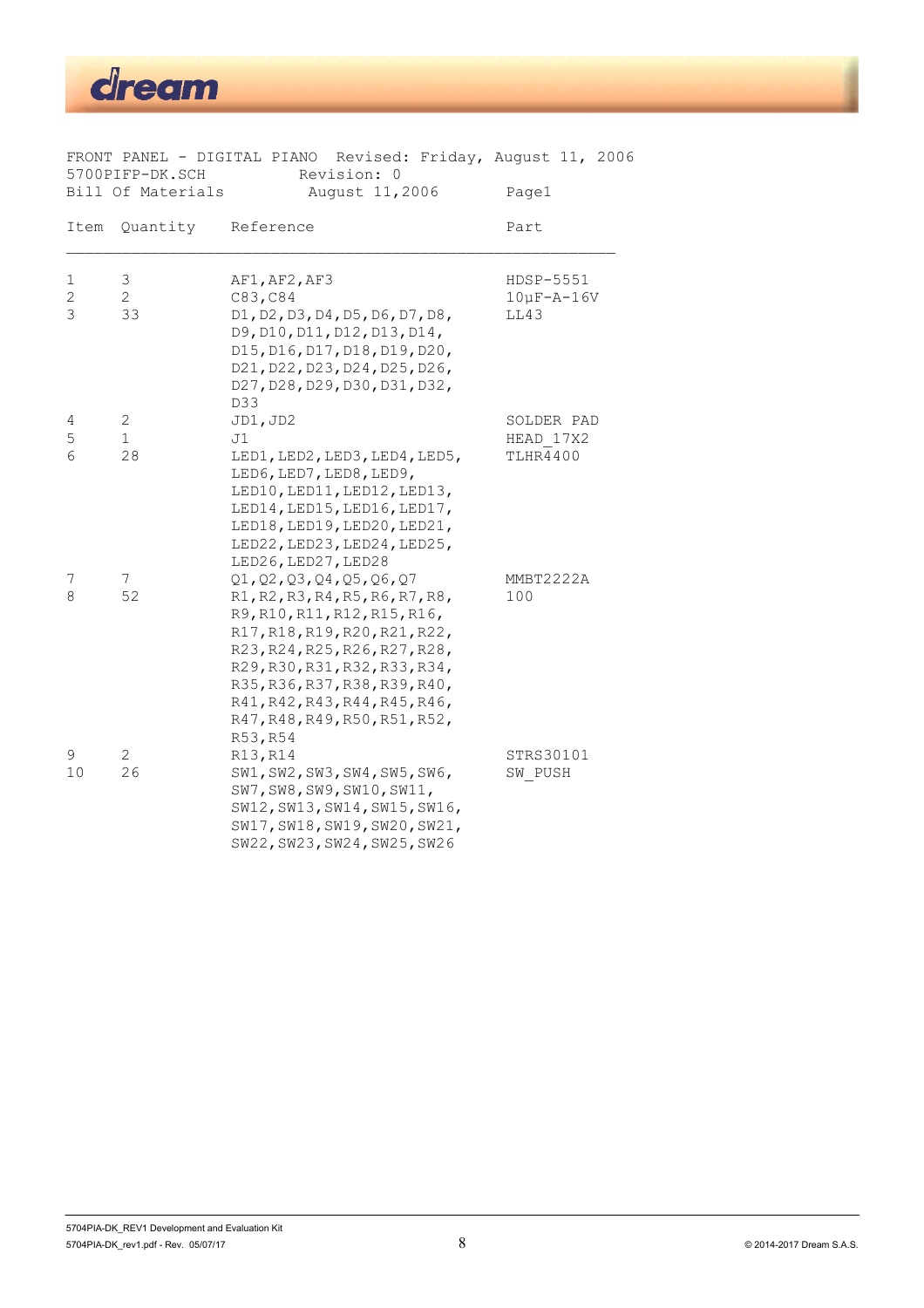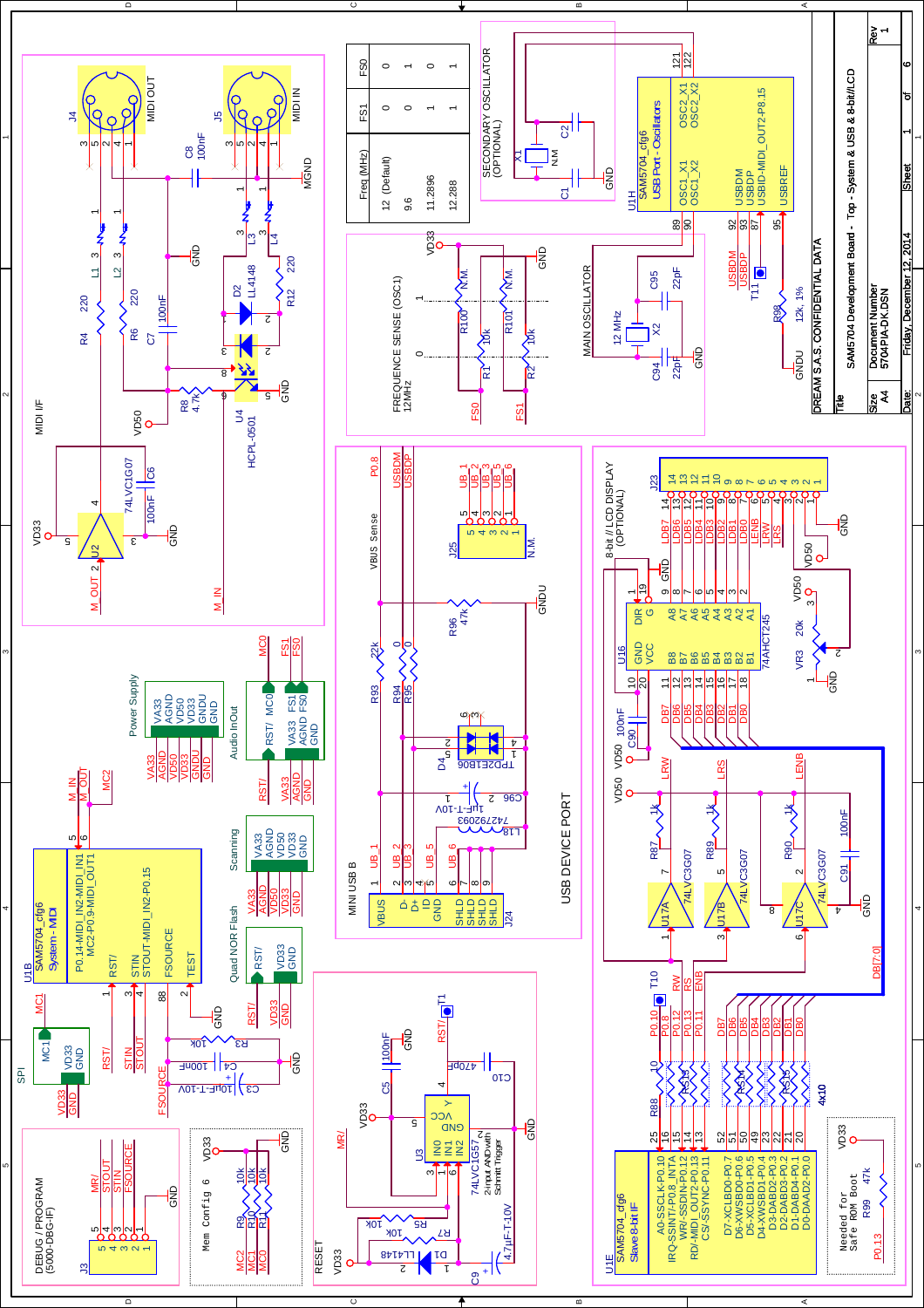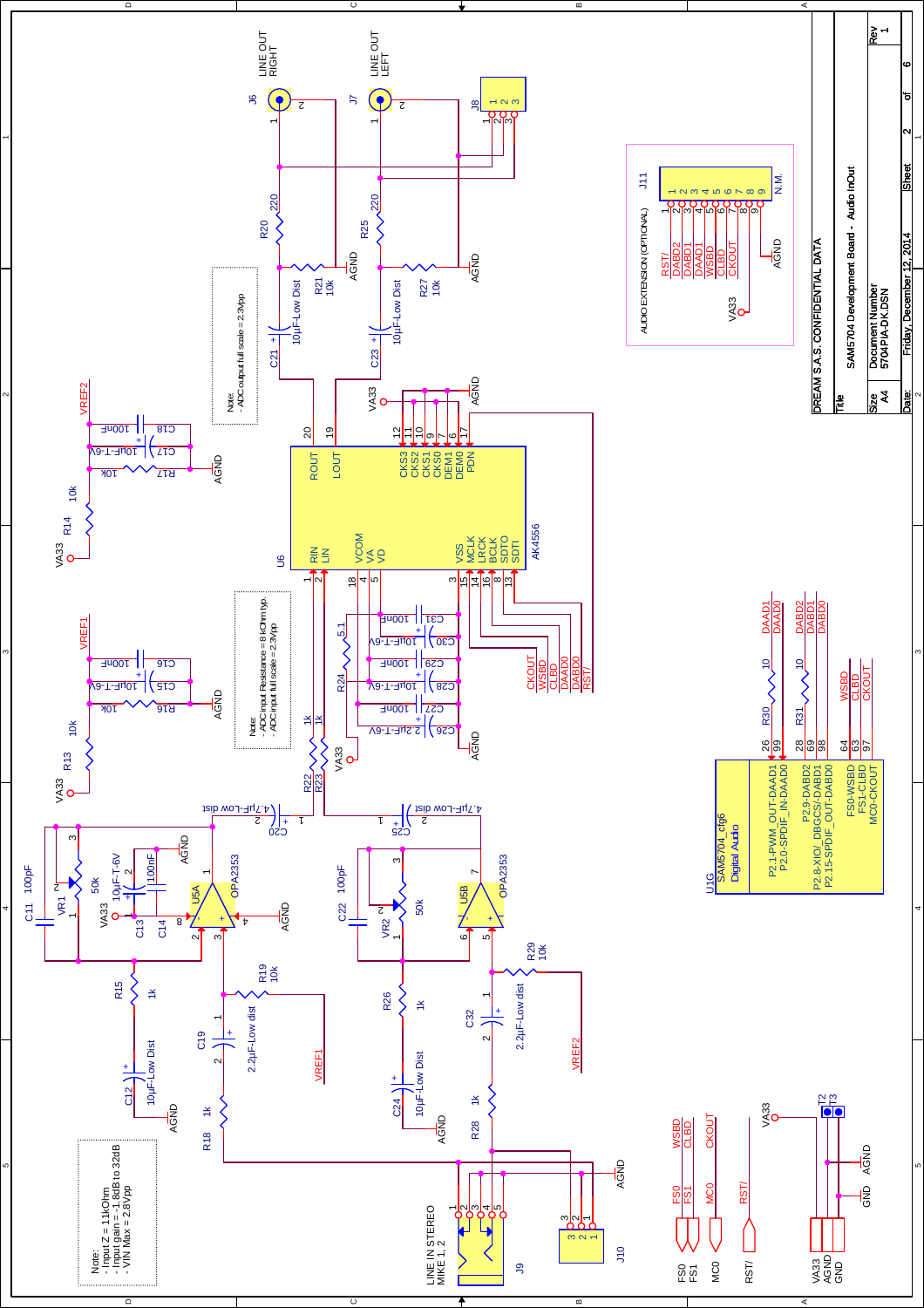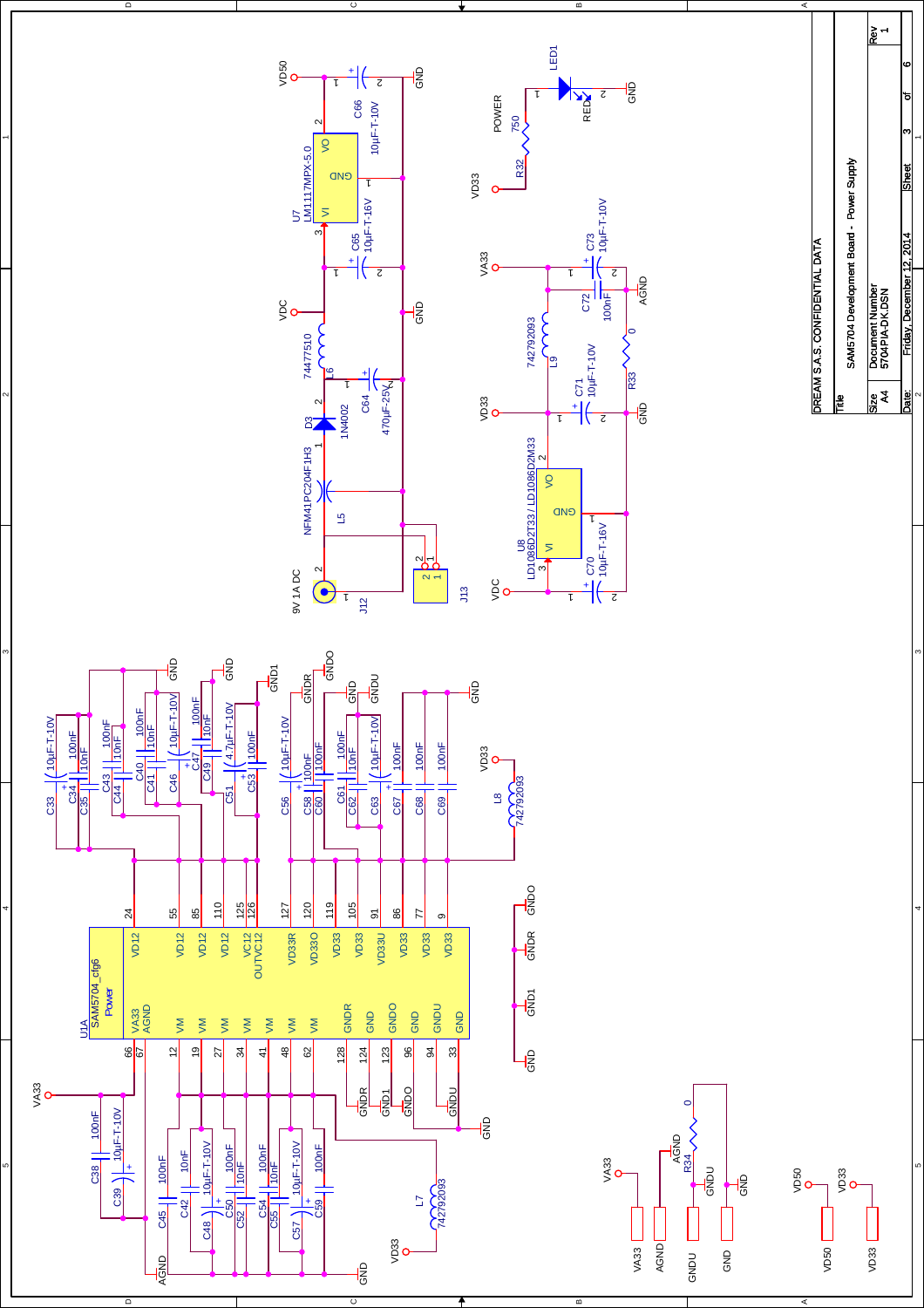

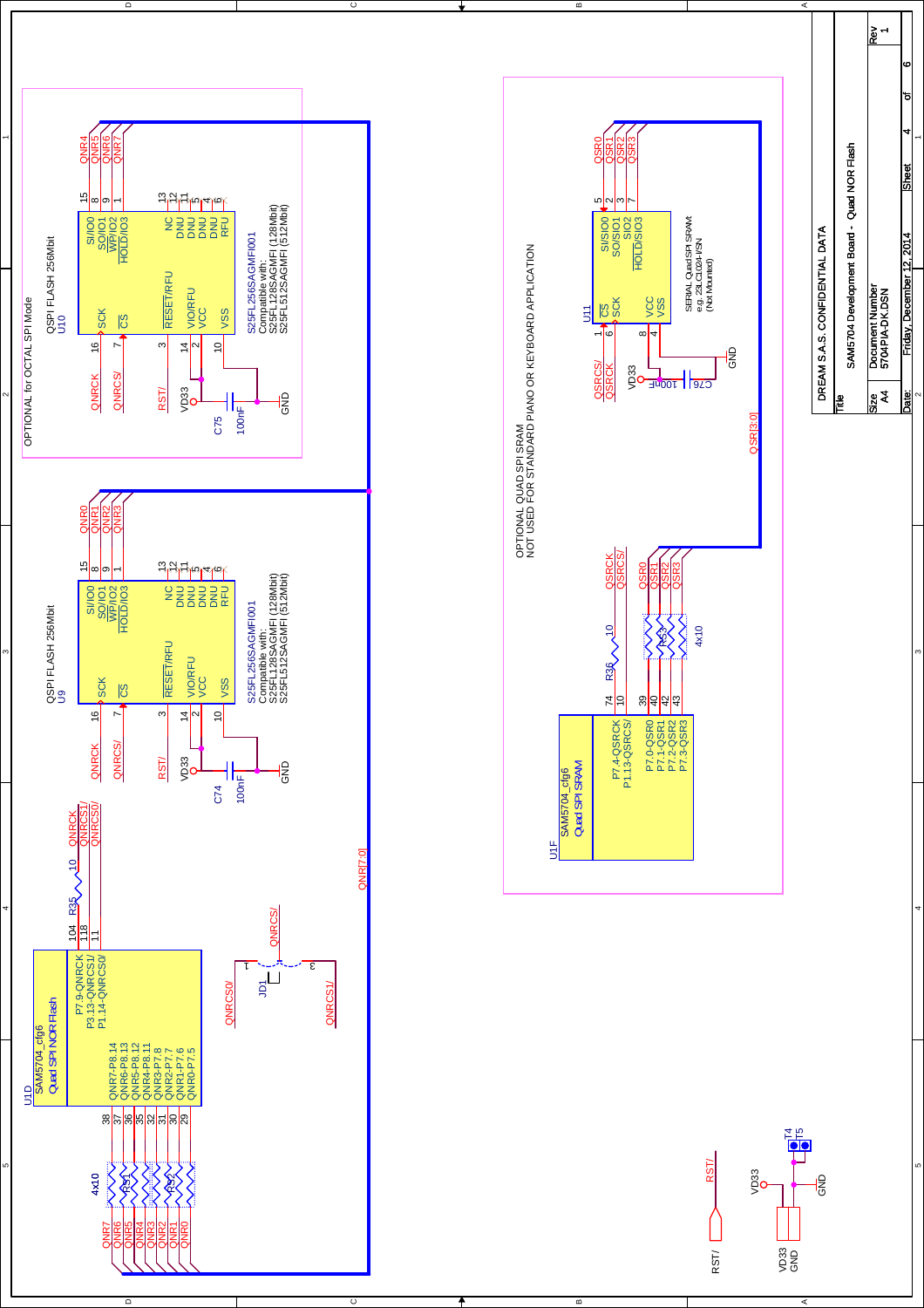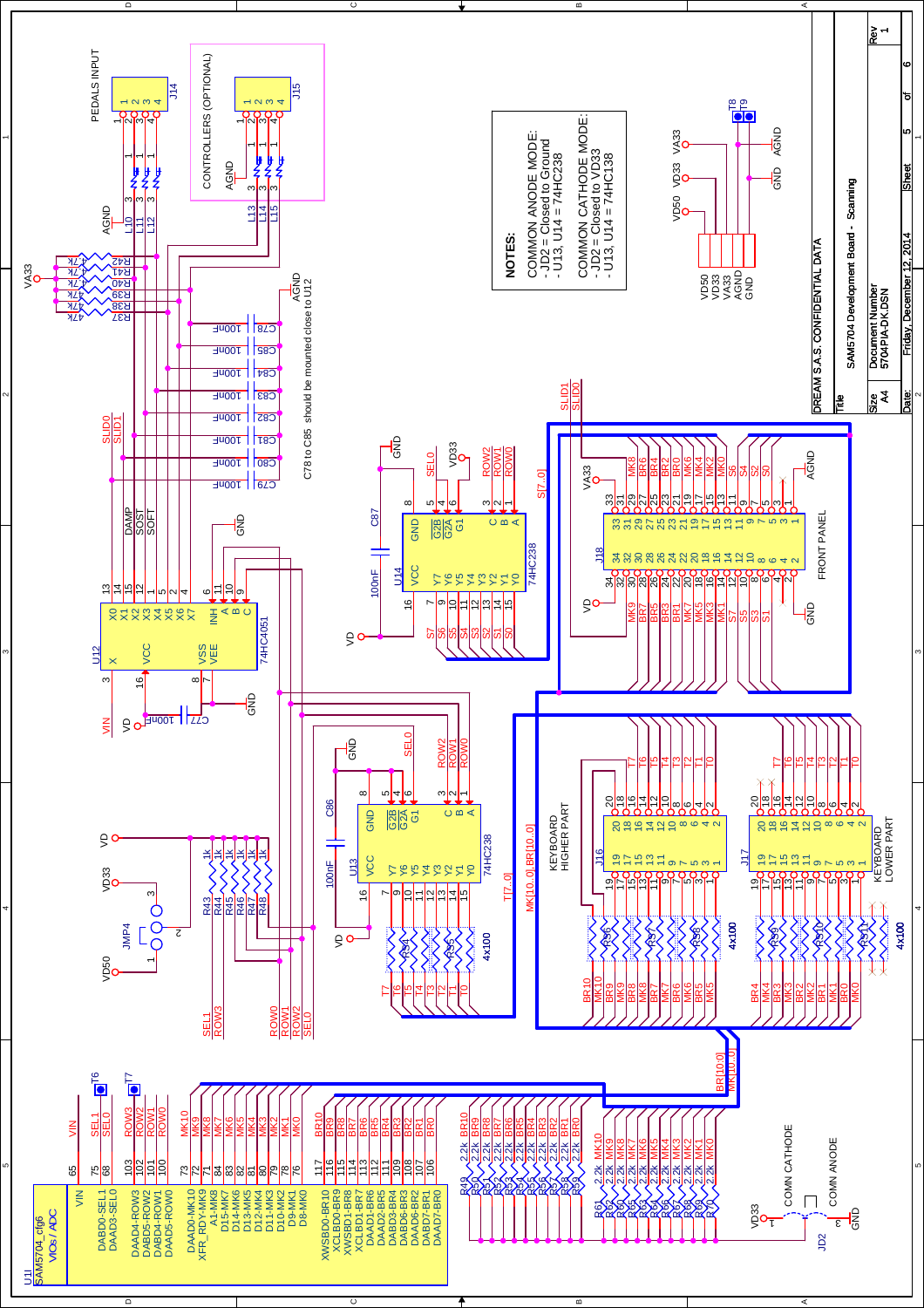



 $\overline{\omega}$ 





ء

4

 $\scriptstyle\sim$ 

<u>Date:</u>

e<br>H

**Size**<br>44<br>Size

Document Number<br>5704PIA-DK.DSN

SAM5704 Development Board - SPI

SAM5704 Development Board - SPI

 $\overline{\phantom{a}}$ 

ه<br>5<br>©

 $\sigma$  $\bullet$ 

Date: Friday. December 12, 2014 Sheet 6 of

Sheet

Friday, December 12, 2014

Friday, December 12, 2014

Size Document Number Rev

5704PIA-DK.DSN 1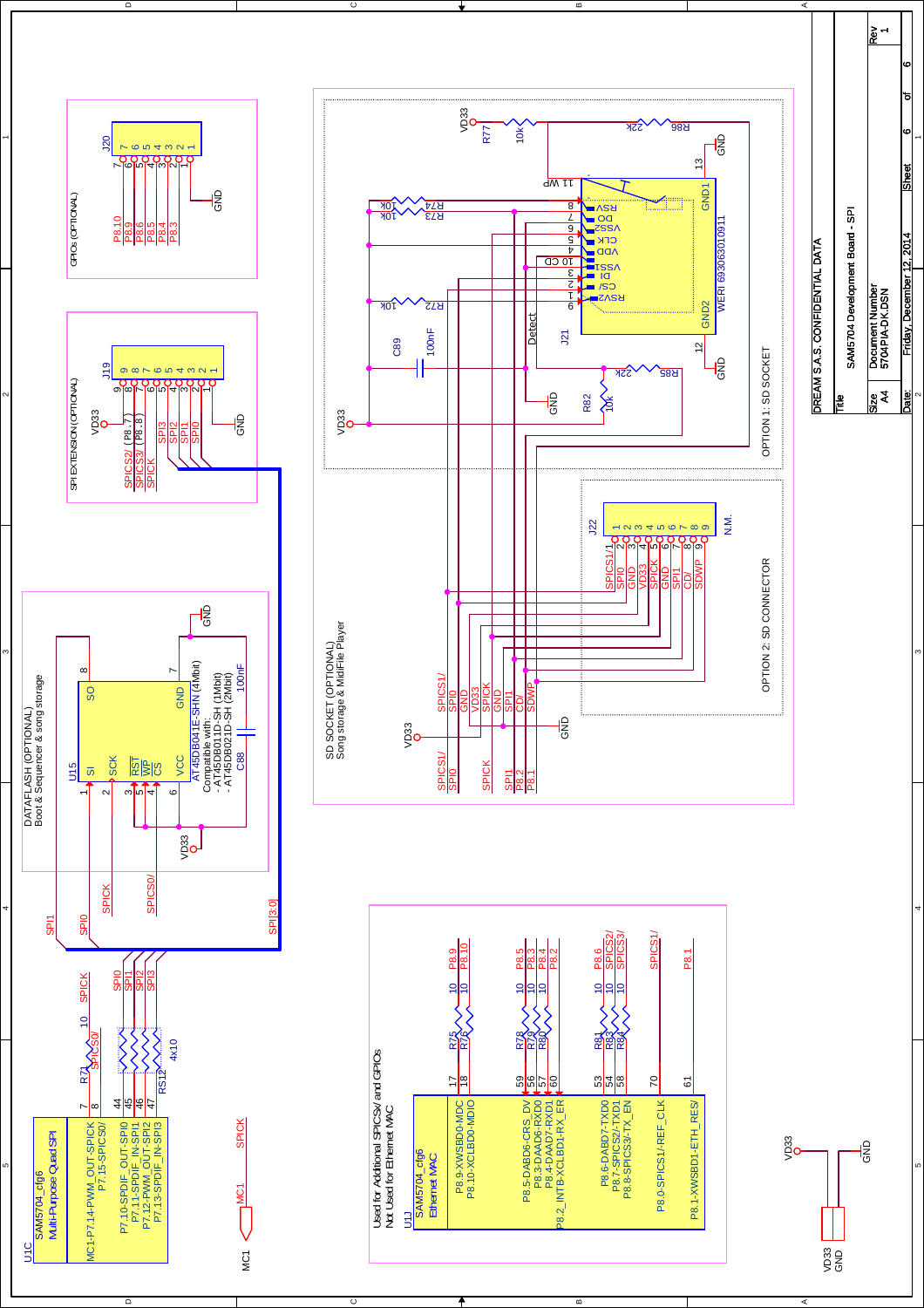